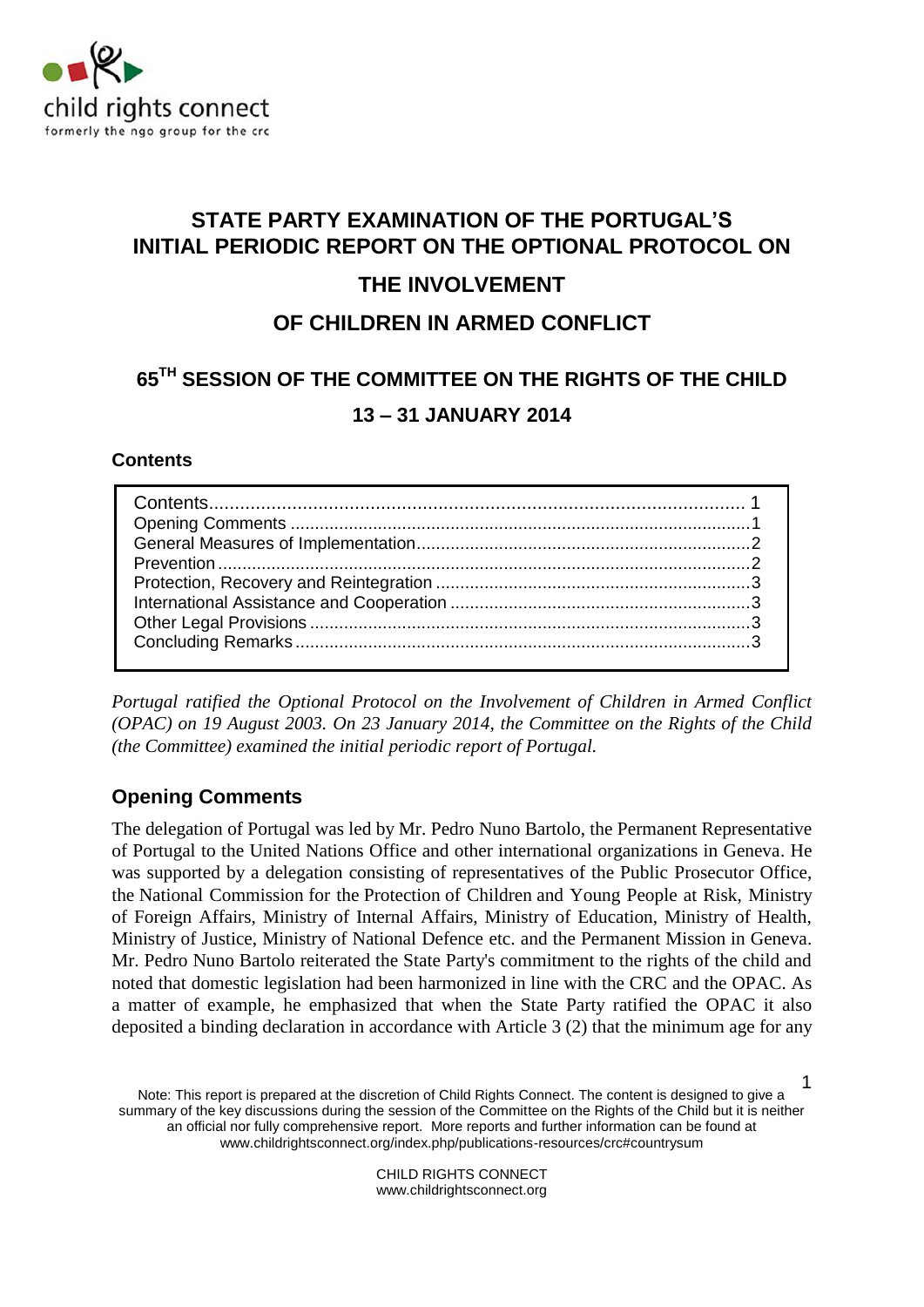recruitment, including the voluntary recruitment of persons into its national armed forces was 18 years.

Ms. Amal Salman Aldoseri, the Country Rapporteur for the OPAC, welcomed State Party's initial report under the OPAC and commended the State Party for the declaration made on the minimum age of recruitment.

### <span id="page-1-0"></span>**General Measures of Implementation**

### *Legislation*

The delegation explained that the Act on Military Service number 174/99 of 21 September 1999 and Article 32 (2) (b) of the decree law number 289/2000 of 14 November 2000 were in line with Article 1 under the OPAC. These provisions stipulated that only citizens above 18 could apply to join the armed forces under contract or as volunteers. The delegation also clarified that, according to Article 6 of the Military Service Act, in war times only the maximum age limit (age of 35) could be modified and not the minimum one.

### *Dissemination and training*

The Committee commended the State Party for having translated the OPAC into Portuguese and asked for more information on awareness raising and trainings delivered under the OPAC. The delegation replied that specific trainings on potential asylum seekers in line with the European Union guidelines and recommendations were organized for immigration officers, in cooperation with the Ministry of Foreign Affairs. The training included information on legislation related to heath care and psychological support for migrants, pregnant women and immigrant children. Officials had been also trained to deal with minors claiming to be child soldiers.

#### *Peace education*

The Committee asked whether human rights and peace education had been incorporated into formal education curricula. The delegation confirmed that peace and defence education had been incorporated into formal educational curricula. A cross-cutting approach to peace education had been developed, including 15 relevant thematic areas. The peace education consisted of information about fundamental principles and democratic values. A cooperation protocol between the Ministry of Defense and other ministries was signed in order to promote core democratic values.

#### *Data collection and monitoring*

The Committee asked how the State Party had collected data on criminal offenses covered under the OPAC. It also enquired whether the government monitored and collected data on asylum seekers, refugees, migrants and unaccompanied children who might have been recruited or involved in hostilities.

### <span id="page-1-1"></span>**Prevention**

### *Unaccompanied minors*

The Committee was concerned about the increasing rates of unaccompanied asylum seekers coming from countries involved in armed conflict. The Committee asked whether the State